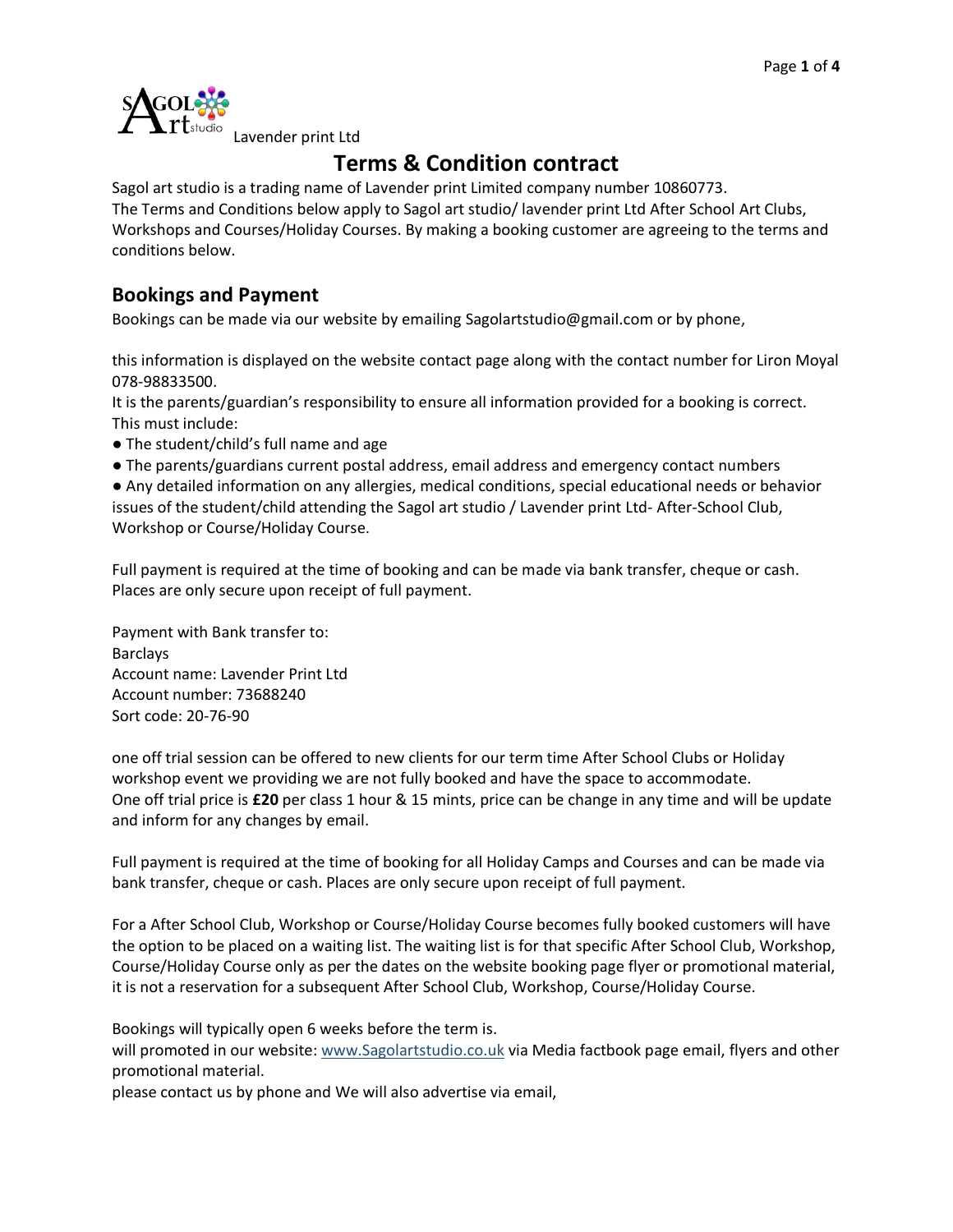

Lavender print Ltd

Full payment for term Registration must be provided in 14 days before the term is start.

#### **Regular Clients Who Want to Renew Bookings**

Booking information will be communicated first to our regular clients/parents/guardians through emails, media or any flyers and promotional material we send.

This re booking facility will be open to our regular clients/parents/guardians for a period of 6 weeks before the period of the start.

deposit and the remaining fee must be received/paid no later than one month before the start of the coming term.

When this 2-week booking period has elapsed bookings will be opened to all on a first come, first served basis and/offered to new and waiting list clients.

# **Drop off**

It is the parent/guardian's responsibility to drop of their child to the class with Sagol art studio / Lavender print LTD -After school Art club, Workshop, or course/holiday course, And on time. If parent/guardian wishes for their child to be drop off by someone else then it is their responsibility to inform Sagol art studio / Lavender print Ltd either by email, phone, or text. Our number and email are on the contact details on our website as well.

## **Collections from After School Clubs, Workshops and Courses/Holiday Courses**

It is the parent/guardian's responsibility to collect their child from the Sagol art studio / Lavender print Ltd- After-School Art Club, Workshop or Course/Holiday Course on time. If the parent/guardian wishes for their child to be collected by someone else then it is their responsibility to inform Sagol art studio / Lavender print Ltd either by email, phone or text Our number and email are on the contact details on our website as well

Website: [www.lavenderprint.com](http://www.lavenderprint.com/) Email : [Sagolartstudio@gmail.com](mailto:Sagolartstudio@gmail.com) [, info.lavenderprint@gmail.com](mailto:info.lavenderprint@gmail.com) Tel: Liron Moyal 078-98833500

If a parent/guardian has arranged with Sagol art studio/Lavender print Ltd for a student/child to be collected from a School, they must provide the following information:

- The student/child's full name
- The student/child's class number/detail
- The name of the student/child's class teacher
- $\bullet$  The parent/guardian must inform the School that Sagol art studio /Lavender print LTD –
- The art teacher Liron Moyal will be collecting the student/child directly from class/waiting class.

• The Parent/guardian must provide an emergency contact number

## **Cancellations and Refunds**

After a booking has been made the customer has a cooling off period of 7 working days to make a cancellation. To cancel a booking customer must email [Sagolartstudio@gmail.com](mailto:Sagolartstudio@gmail.com)

A full refund will be provided in the form of a cheque if the request is made within 7 days of the initial booking.

If for any reason a session is cancelled by Sagol art studio/Lavender print LTD, for example due to tutor illness, then a refund for that session will be issued.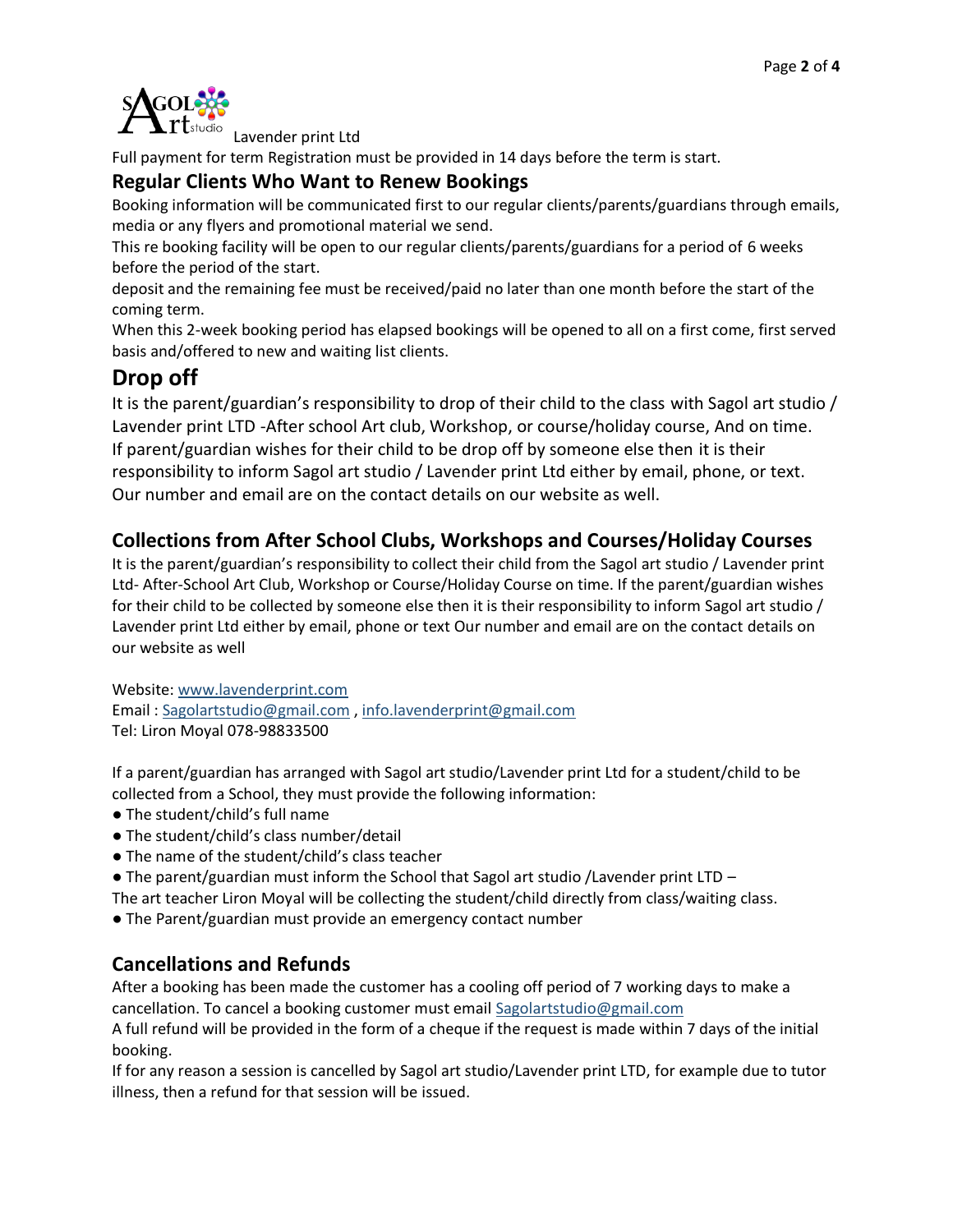

Lavender print Ltd

Covid-19: If the session is delay because of any changes with Covid-19 Guides the class will rebook for the following dates that possible to reopen again.

Please note:

if venue wish cancelled / curtailed within the first 2 days of announcements, we will provide full credit for a future booking or art kits supplies.

If your cancellation for the term made after this period, we would not unfortunately be able to provide a credit or refund.

If the venue wishes to cancel their booking -refund will not be issued

And will be giving a kind option of a credit for a future booking or art kits supplies as voucher of 30% back from the booking cost- for furthers classes or holiday camps or Art kit supplies from our shop supplies.

If the venue decides to cancel a session after bookings have been taken, then a refund will not be issued but we will offer you a catch-up session. We cannot offer a refund or catch up session for a class missed by a student/child because of illness or holiday.

## **Expectations of Behavior**

Sagol art studio/Lavender print LTD After School Clubs, Workshops and Courses/Holiday Courses are fully inclusive, fun and safe.

It is imperative that all students/children attending Sagol art studio / Lavender print LTD- After School Clubs, Workshops and Courses/Holiday Courses behave in an acceptable and safe manner as deemed by the class or workshop tutor/s.

Any concerns about behavior will be brought to the parents/guardian's attention whenever possible at the end of the session in person or by phone or email at the earliest convenience.

Sagol art studio/Lavender print Ltd has the sole discretion to decide if the behavior of an individual is unacceptable and in these instances the place will be cancelled, and the parent/guardian given notice in writing. Cancellations as a result of unacceptable behavior are not entitled to a refund but may be considered on an individual basis.

## **Clothing and Personal Property**

Sagol art studio/Lavender print Ltd tutor/s will do their best to ensure that your child's clothing is protected from the art materials used, however we have no responsibility for and damage to your child's clothing before, during or after any of our sessions.

We advise that you provide an apron or your child wears items of old clothing. All personal property is the responsibility of the participants and expensive or treasured items should not be brought to Sagol art studio /Lavender print Ltd- After School Clubs, Workshops or Courses/Holiday Courses.